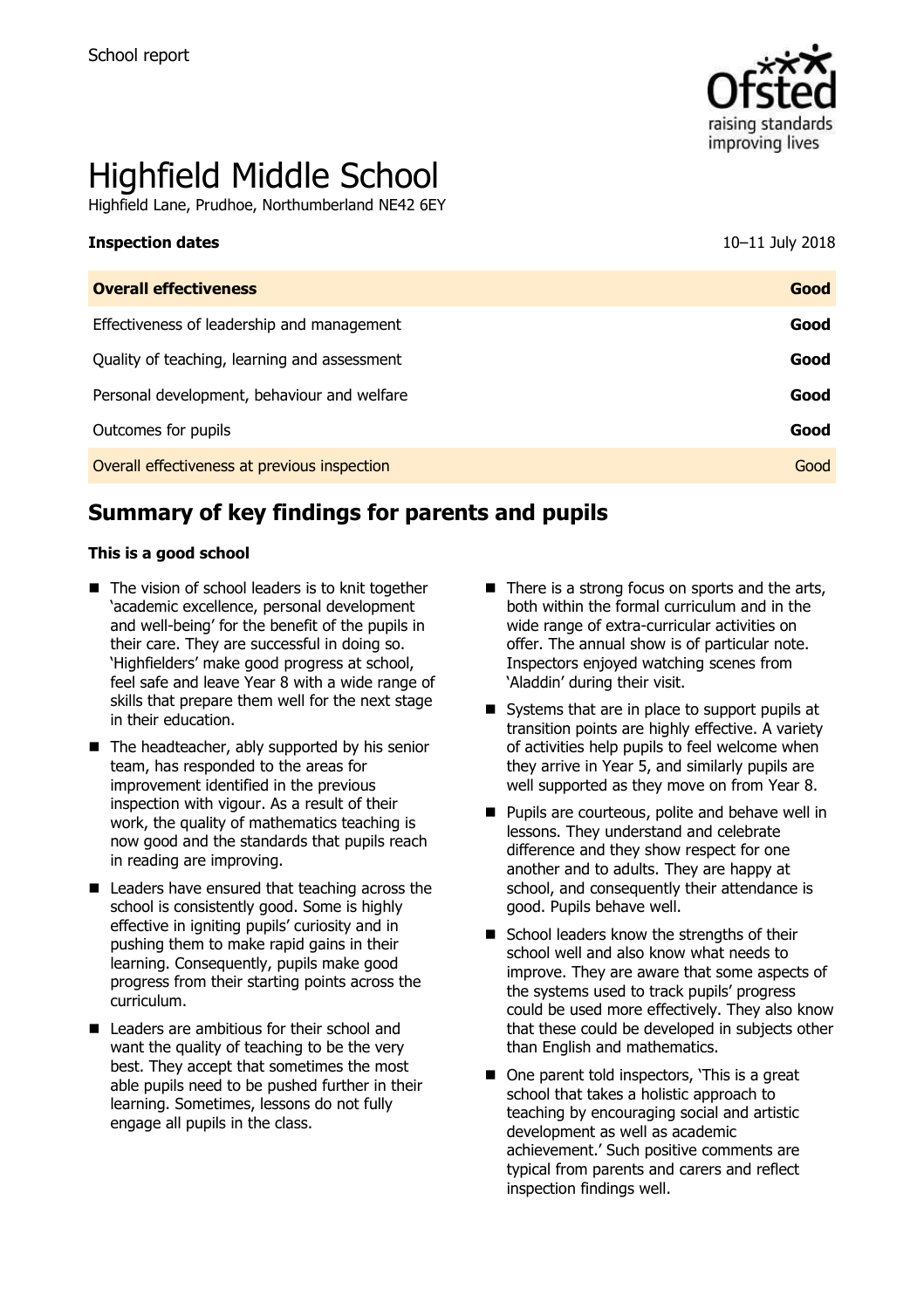

# **Full report**

### **What does the school need to do to improve further?**

- Strengthen the effectiveness of teaching and learning in order to further improve pupils' achievement by ensuring that:
	- the challenge given to most-able pupils is more consistent in lessons
	- recent improvements in the teaching of mathematics are fully embedded and any legacy of underachievement is eradicated
	- teachers respond swiftly to pupils' learning in lessons and reshape their planning 'in real time' when necessary
	- lessons spark the interest of pupils more often, so that all pupils fully engage in their learning.
- Further improve the effectiveness of leadership and management by ensuring that:
	- the systems used to check and analyse pupils' progress are refined, so that any additional support that is given accurately matches individuals' needs
	- leaders improve the systems used to check how well pupils are learning, and the standards that they are reaching, in subjects other than English and mathematics.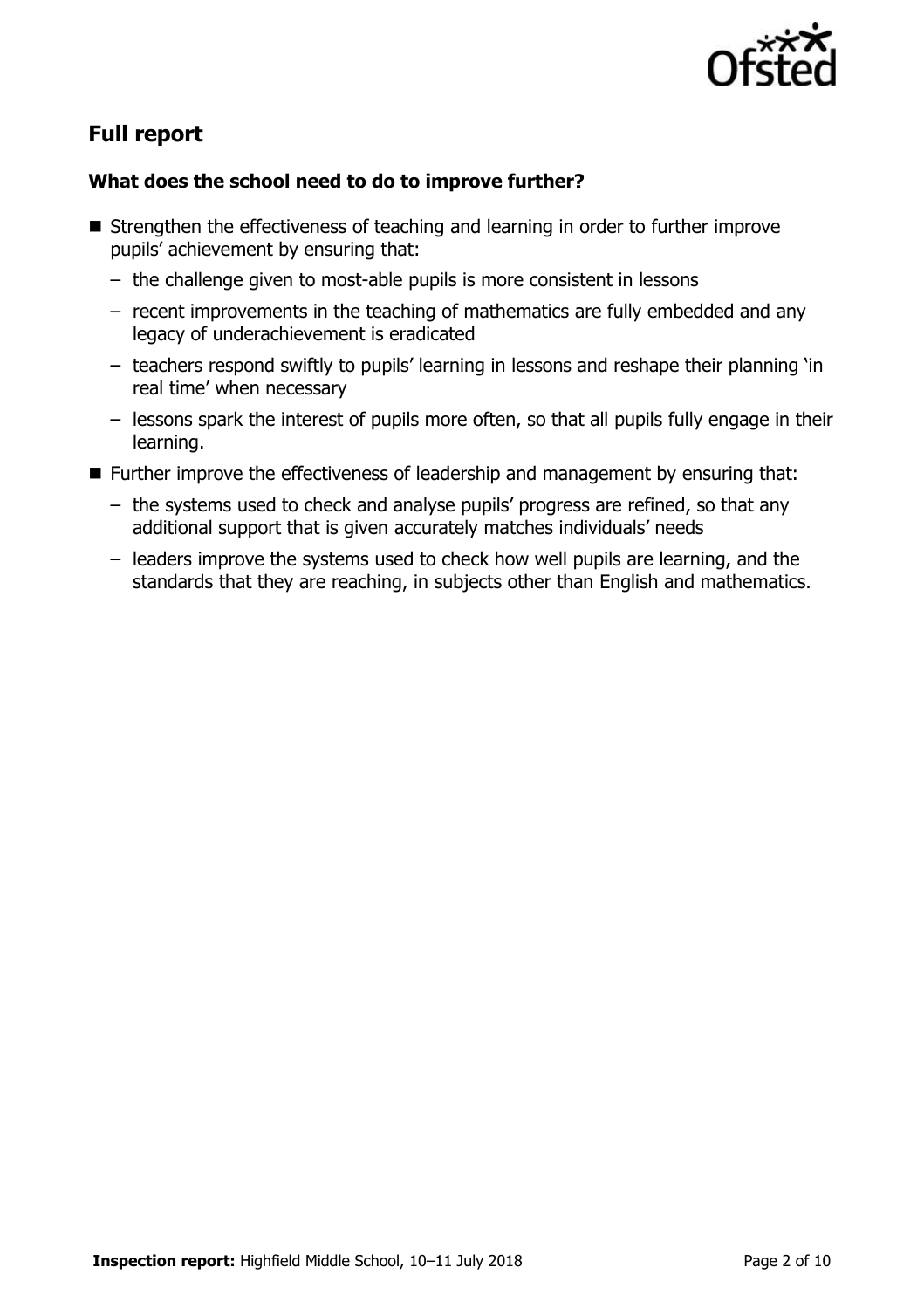

# **Inspection judgements**

#### **Effectiveness of leadership and management Good**

- Since the school was inspected in January 2018, school leaders have been working tirelessly to improve the quality of education for the benefit of the pupils in their care. They have been focusing on addressing the relative weaknesses as identified at the last inspection and have been successful in doing so. Unvalidated results from external tests for Year 6 in 2018 are much stronger than those in the previous year. The progress that pupils are making in reading is improving and the quality of teaching in mathematics is much stronger.
- The headteacher is focused on school improvement, shows a level of empathy to those around him and is bold when difficult decisions need to be made. He carries the support of his staff. The headteacher, together with his deputy headteacher and senior team, has high expectations and models these effectively.
- Leaders with responsibility for English and mathematics are effective at improving the quality of teaching and increasing the rates at which pupils make progress in these subjects. They now have a track record in doing so.
- The headteacher has a good understanding of what constitutes effective teaching. He has ensured that systems and procedures to identify strong teaching, to implement effective professional development and to challenge any underperformance in the workplace are fit for purpose. Consequently, all leaders know the relative strengths of teaching and are focusing on the correct areas that need development.
- School leaders collect information on how well pupils progress and what standards they are reaching. Leaders agree that further refinement of these systems would help to ensure that any additional support provided matches individuals' needs more precisely. The systems that leaders use to check the standards that pupils reach in subjects other than English and mathematics are less strong.
- The curriculum fosters pupils' spiritual, moral, social and cultural development well. Teachers think carefully about any links that can be made between subject content and the wider development of pupils and incorporate these in lesson plans. Special events are also organised to develop pupils' understanding of enterprise. For example, a visit took place to look at the bridges at the quayside in Newcastle. This led to an enjoyable competition to make similar structures out of pasta.
- Extra-curricular opportunities are strikingly strong at Highfield. Opportunities for pupils to be involved in sports, drama, music and the arts are common. Very many pupils take part in these.
- Leaders use any additional funding received wisely to improve provision. One example of this is the use of additional monies to develop pupils' engagement in sport. Leaders have ensured that a greater proportion of pupils are active, for example by walking to school. They have also increased pupils' participation in sport. Of note is pupils' engagement in American football. Leaders have also used sport as a catalyst to focus on the improvement in boys' writing through linking contexts for written tasks to specific sporting events. This has been successful.
- A similarly strategic approach has been taken to pupil premium funding and additional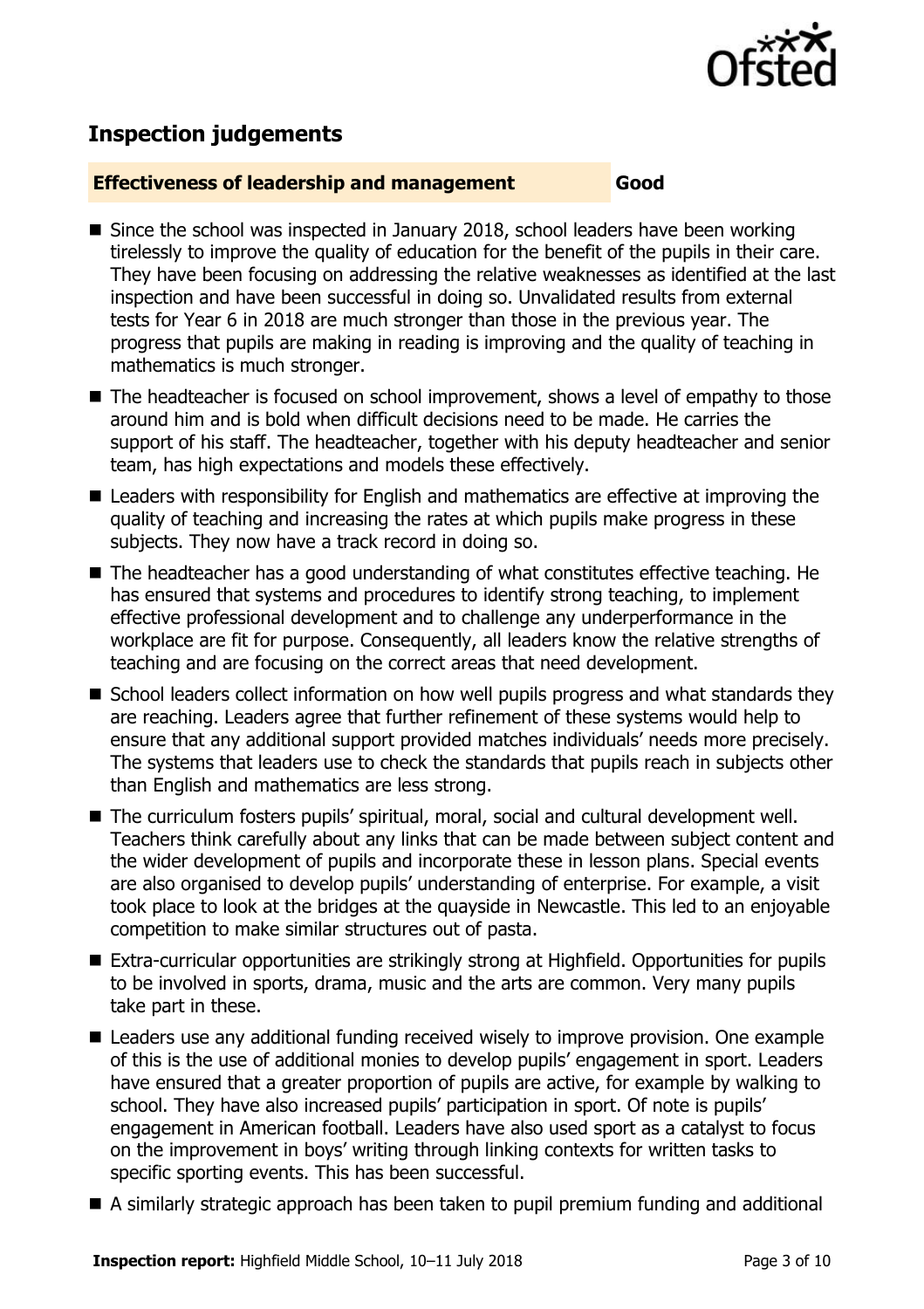

funding for pupils who have special educational needs (SEN) and/or disabilities. A positive impact is also in evidence for these pupils.

#### **Governance of the school**

- Governors are passionate and ambitious for a high quality of education on offer at school. They have a good understanding of the school's strengths and areas that need to improve. They have correctly identified problems in the teaching of mathematics and they both challenged and supported senior leaders to improve teaching.
- Members of the governing body bring a range of skills to their roles. They reflect on their own abilities, and when there are any vacancies, they seek members with skills and experiences that will further strengthen governance. Members seek out, and attend, training in order to develop their skills.
- $\blacksquare$  Members of the governing body support the headteacher well in ensuring that any financial investment is closely linked to educational priorities. For example, the refurbishment of the library has had a positive impact on pupils' perception of reading. An additional classroom has been built, with equipment and resources to support specialist science teaching at key stage 2, as this had been identified as a priority.
- Governors ensure that additional finances to support disadvantaged pupils are used effectively. Under their guidance, the headteacher appointed a member of staff as 'pupil premium champion' to build on the effective strategies already in place.

#### **Safeguarding**

- $\blacksquare$  The arrangements for safeguarding are effective.
- Systems and procedures that ensure that pupils are protected are effective. Safeguarding training for members of staff is up to date and policies are comprehensive and meet legal requirements. School leaders ensure that behaviour systems are implemented consistently and that the curriculum is effective in ensuring that pupils know how to keep themselves safe.
- Communication between heads of year, the special educational needs coordinators and members of the leadership team is effective. As a result, any pupils that may need additional pastoral support are flagged up early. The headteacher is tenacious in ensuring that pupils get any additional support that they may need.
- The governing body ensures that it discharges its responsibility for safeguarding well. One member has a specific responsibility for safeguarding, but records of meetings show that all members take a keen interest in ensuring that pupils are kept safe.

#### **Quality of teaching, learning and assessment Good**

- Teaching is consistently good. It is underpinned by warm and caring relationships between pupils and staff. As a result, the majority of pupils are keen to learn and enjoy lessons. The vast majority of teachers have high expectations of their pupils.
- Teachers question pupils well to gauge how much they understand, and plan the next lessons accordingly. Teachers are reflective about their own skills and are keen to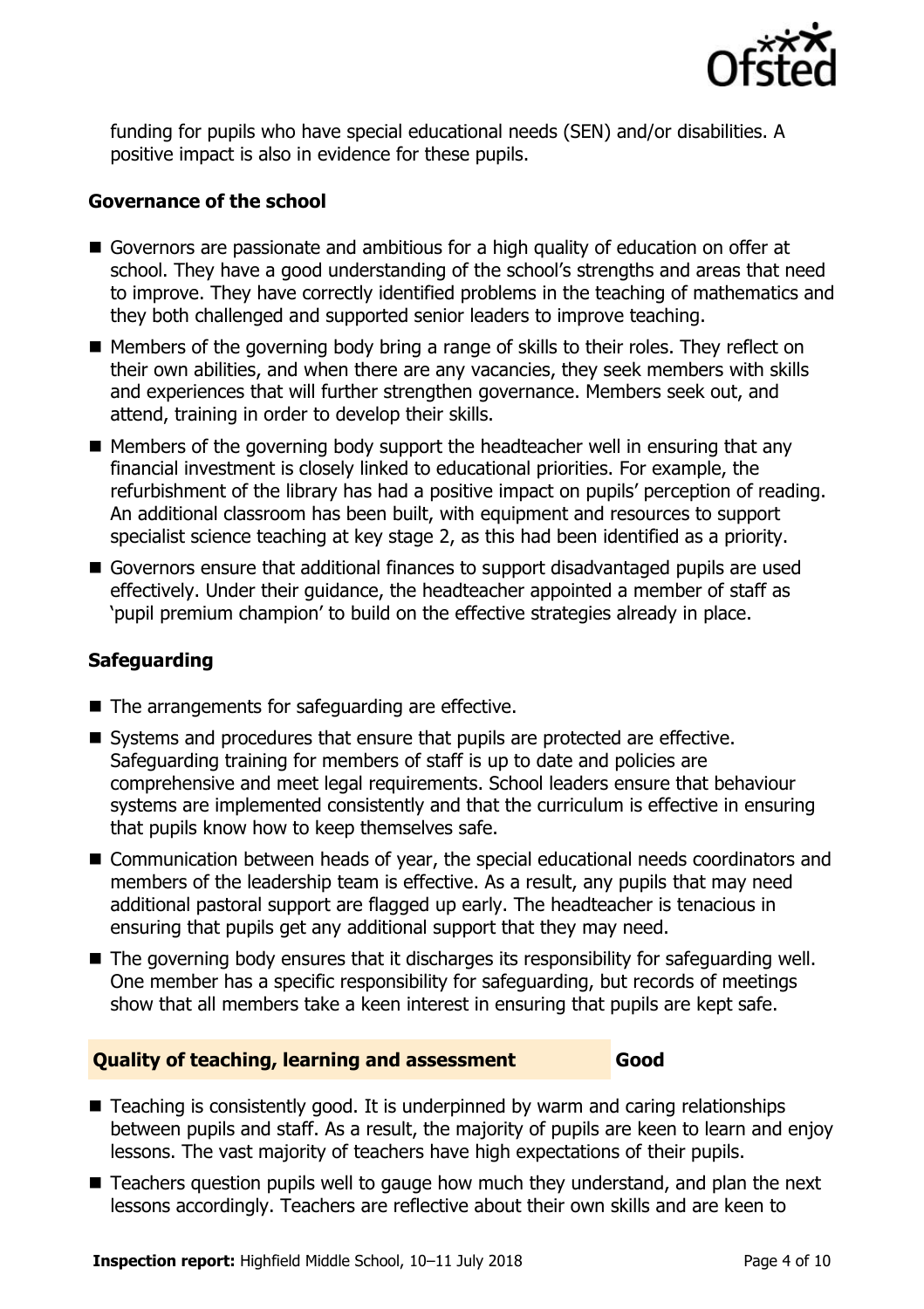

develop their craft.

- The improvement of reading is a high priority across the school. Teachers ensure that there are ample opportunities for pupils to develop skills such as inference and deduction, in addition to comprehension. Leaders have revamped the library, which is now a relaxing and focused environment. The books available are linked to a reading programme, which helps pupils to develop their reading skills systematically. Leaders also provide additional lesson time during the week to develop reading skills. These strategies are having a positive impact on the progress that pupils make.
- Teachers provide pupils with a range of opportunities to write at length in English lessons and in other curriculum areas. Pupils are provided with effective feedback, in line with the school's assessment policy, which helps them to improve their skills.
- Mathematics is now taught effectively. Teachers' planning focuses on practising mathematical functions, in addition to giving pupils opportunities to solve problems and explain their thinking. School leaders know that recent improvements need to be embedded in order to have an even greater impact on pupils' mathematical development. Some pupils also need to catch up in some areas of mathematics, as this subject has been less well taught in the past.
- School leaders have made sure that there is a strong focus on subjects other than English and mathematics across the school, including at key stage 2. Teachers' subject knowledge is good, and this helps them to prepare interesting lessons that encourage pupils to reach the highest levels of attainment. For example, Year 5 pupils were observed in a music lesson. Here, pupils answered technical questions about a piece of music which made it clear that their musical knowledge was developing at a pace. The teacher showed a deep understanding of how to teach specific skills and the whole class rose to the challenge of playing a relatively complex piece, in unison, on trumpets.
- Not all classroom practice is quite this strong. Sometimes, for example, most-able pupils need to be challenged more in lessons. In addition, although teachers generally plan lessons well to meet the needs of different pupils, some are less 'nimble-footed' in lessons and could alter what they are doing more quickly in response to how much pupils understand. Occasionally, lessons do not spark the interest of pupils enough, and their concentration wanes.
- Nonetheless, school leaders and teachers are committed to improving the quality of teaching and their efforts are paying off. The profile of teaching at school is increasingly strong.

#### **Personal development, behaviour and welfare Good**

#### **Personal development and welfare**

- The school's work to promote pupils' personal development and welfare is good.
- Many pupils responded to Ofsted's survey. They reported that the school is committed to their personal development and that adults ensure that their welfare has a high priority. They were particularly positive about the fact that they would be able to talk to an adult at school if something was worrying them. They also said that if there was ever any bullying, this would be dealt with swiftly by adults in school. The groups of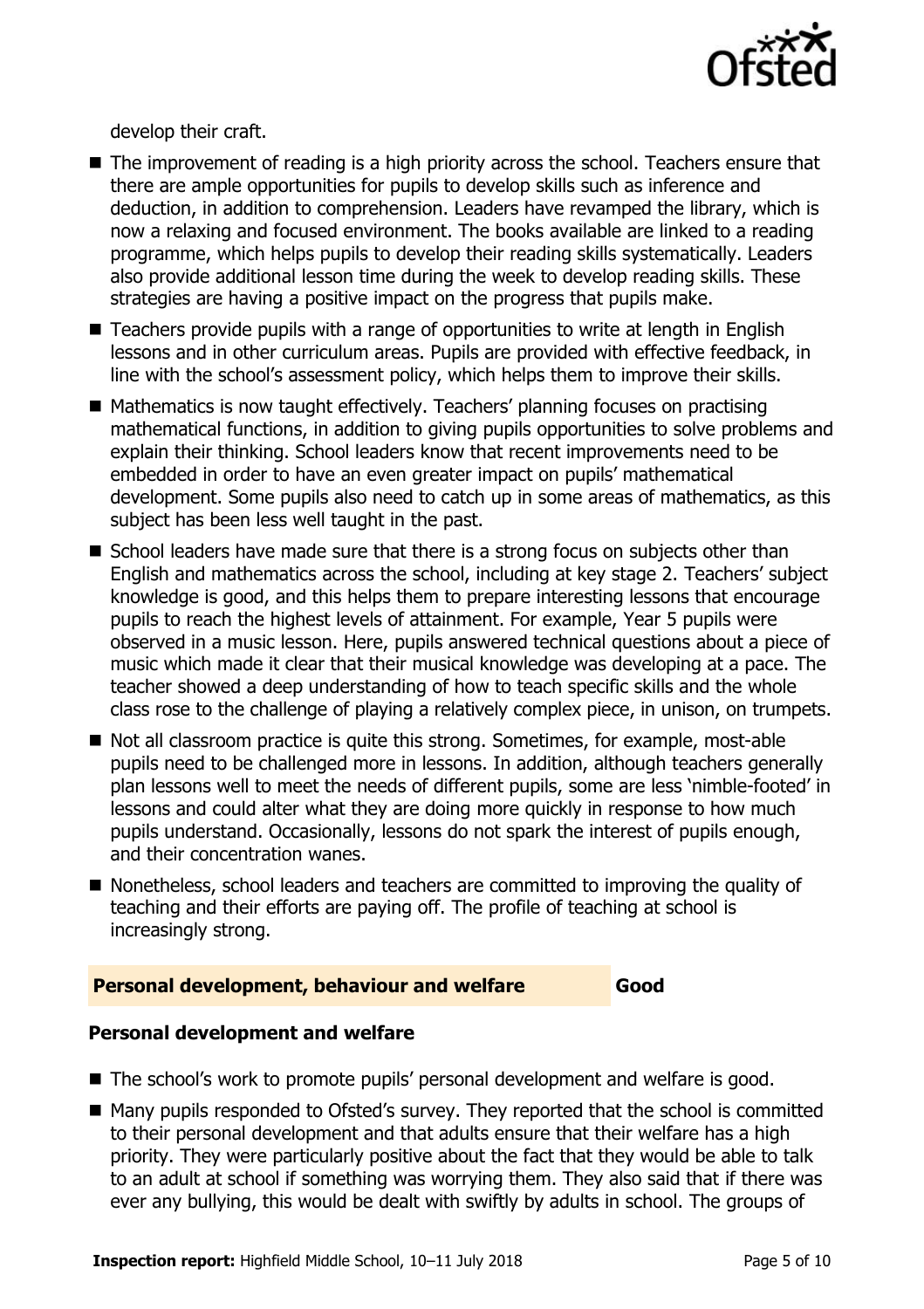

pupils that spoke with inspectors agreed with these perspectives.

- 'E-stars' (equality stars) is a pupil-led initiative which seeks to ensure that there is no discrimination at school and that all pupils feel included. It is highly effective. Pupils understand and celebrate difference. 'E-star' displays include campaigns to educate other pupils about racism, homophobia, transphobia and disability discrimination, among other issues.
- School leaders provide a variety of opportunities for pupils to develop leadership skills. Pupils can be part of the school council, act as playground leaders or peer mentors, or apply to become prefects. Many pupils are active members of the school community.
- Staff know their pupils very well, and pupils benefit from effective pastoral care and guidance. The vast majority of parents are very happy with the care on offer to their children.
- **Pupils understand how to stay safe and appreciate the importance of adopting healthy** lifestyles. They understand the risks of using the internet, and a high proportion of pupils are involved in sports at school, for example. School leaders have ensured that physical education lessons have a high priority in the curriculum.
- Pupils' welfare is at the heart of school life. Leaders work successfully with outside agencies to offer additional support to pupils or families that may be in need.
- Most pupils show positive attitudes to learning in lessons. On occasion, a small minority do not take enough responsibility for their learning and do not fully engage in lessons. This is usually when tasks do not spark their particular interests.

#### **Behaviour**

- The behaviour of pupils is good.
- $\blacksquare$  Pupils are very proud of their school. During the inspection, they were brimming with excitement, keen to show inspectors their work and to tell of how much they enjoy coming to school.
- Parents, staff and pupils say that behaviour is good. Pupils told inspectors that sometimes members of the class are a little lively and need some encouragement to stay on task. However, overall behaviour is good. Inspectors agree with this assessment. Inspectors found pupils to be polite, courteous, well behaved and generally focused in lessons. They respect the school environment, care for each other and enjoy their time at school.
- Pupils understand the system of gaining 'smiles' for doing something special or going the extra mile. A given number of 'smiles' then leads to merits within the house system. Pupils are motivated by this, and the system helps to cement pupils' desire to behave well and support their own school community, as well as helping their house team.
- Leaders have clear procedures to check pupils' attendance. Absences are followed up swiftly and the school works with a range of agencies where there are concerns. As a result of these processes, together with pupils' enjoyment of school, rates of attendance are strong and only a very small proportion of pupils are persistently absent.
- The family support worker is having a positive impact on helping some families engage with school and on the behaviour or attendance of individual pupils. The funding of this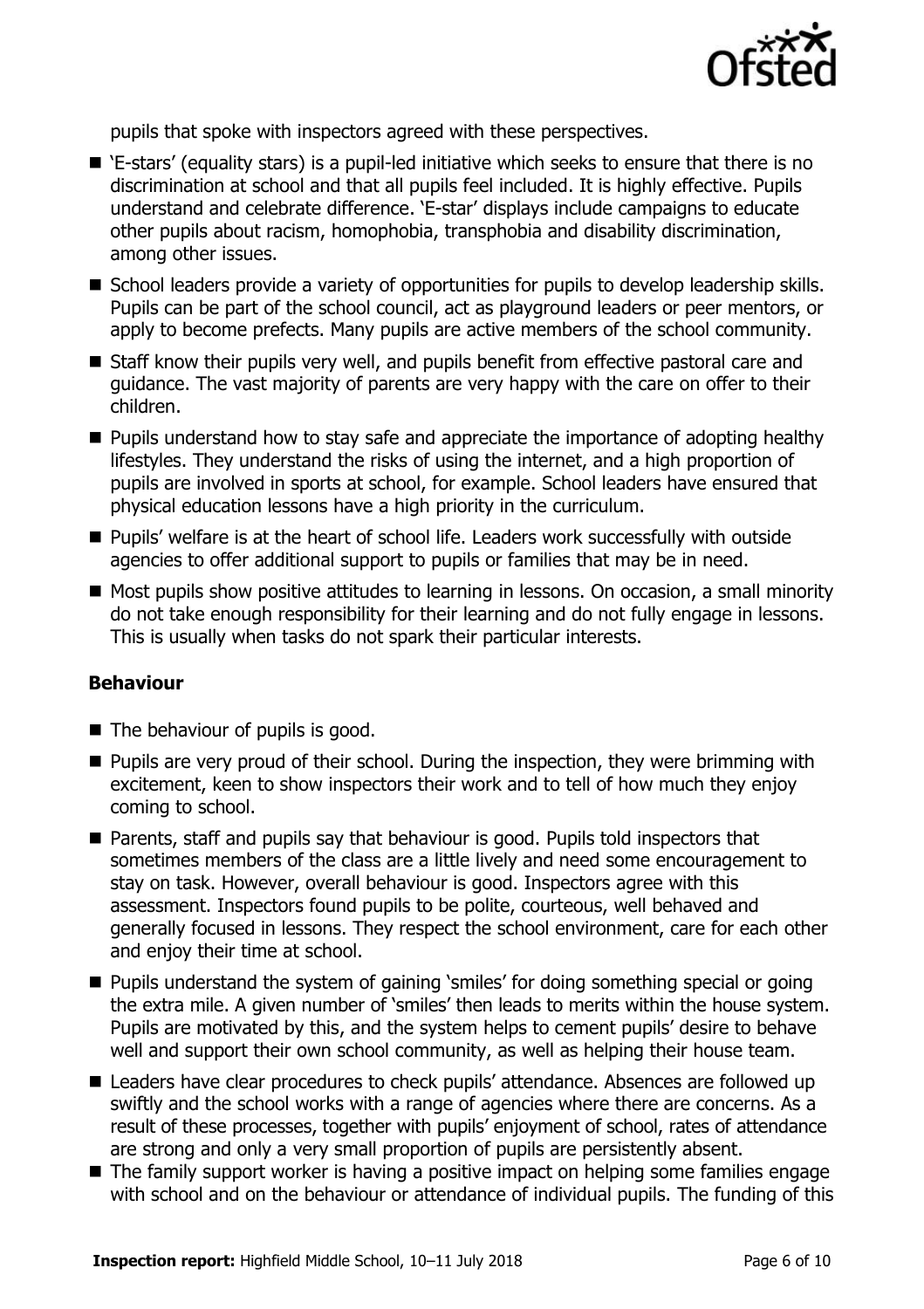

post at school underlines the commitment of leaders and governors to helping and supporting all members of the school community.

#### **Outcomes for pupils Good**

- Leaders and governors recognised that outcomes for pupils were not good enough at the end of key stage 2 in 2017. They were rightly concerned about the rates of progress in mathematics and reading, and the standards that pupils reached in these subjects. These issues were also highlighted in the previous inspection in January 2018. Leaders immediately set about putting strategies into place to improve provision, and these have been effective.
- Unvalidated results from external tests for Year 6 in 2018 are much stronger than in 2017. For example, initial indications are of a 20%-point increase in the proportion of pupils reaching the standard expected in reading at the end of key stage 2. There have also been substantial increases in attainment in mathematics.
- Inspection evidence validates school tracking and supports leaders' view that pupils make good progress across the curriculum. Pupils' progress from their starting points, as seen in exercise books, is strong.
- Pupils arrive in Year 5 with average levels of attainment in English and below-average levels of attainment in mathematics. Effective teaching, together with timely intervention where necessary, ensures that they make strong progress during their time at school. Their progress accelerates in Year 8 due to a heightened desire on the part of teachers to prepare pupils for high school.
- Teachers have high expectations in subjects across the curriculum. Expert teaching is leading to particularly strong progress in French, art, music and science.
- The 'ARC' is a base that supports pupils who have SEN and/or disabilities, in addition to others who may need to catch up on different aspects of their learning. This provision, in addition to effective classroom teaching, ensures that these pupils do well at school.
- Most-able pupils make good progress in lessons and almost all teachers have high expectations of what they can achieve. Sometimes these pupils could be challenged to make even more rapid progress, however.
- Disadvantaged pupils make good progress because they are fully engaged in school life and because teachers spot when they need extra support and ensure that this is given. The standards that these pupils reached in Year 6 in 2018, for example, were strong.
- The progress that pupils make in writing is good. This has been the case for several years. Pupils write at length and with an increasing degree of accuracy as they move through school.
- $\blacksquare$  Pupils say that they enjoy reading. Parents and staff told inspectors that there has been a step-change in pupils' enjoyment of reading and that reading plays a more central role in school now. Inspection evidence confirms that the rate of progress that pupils are making in reading is increasing.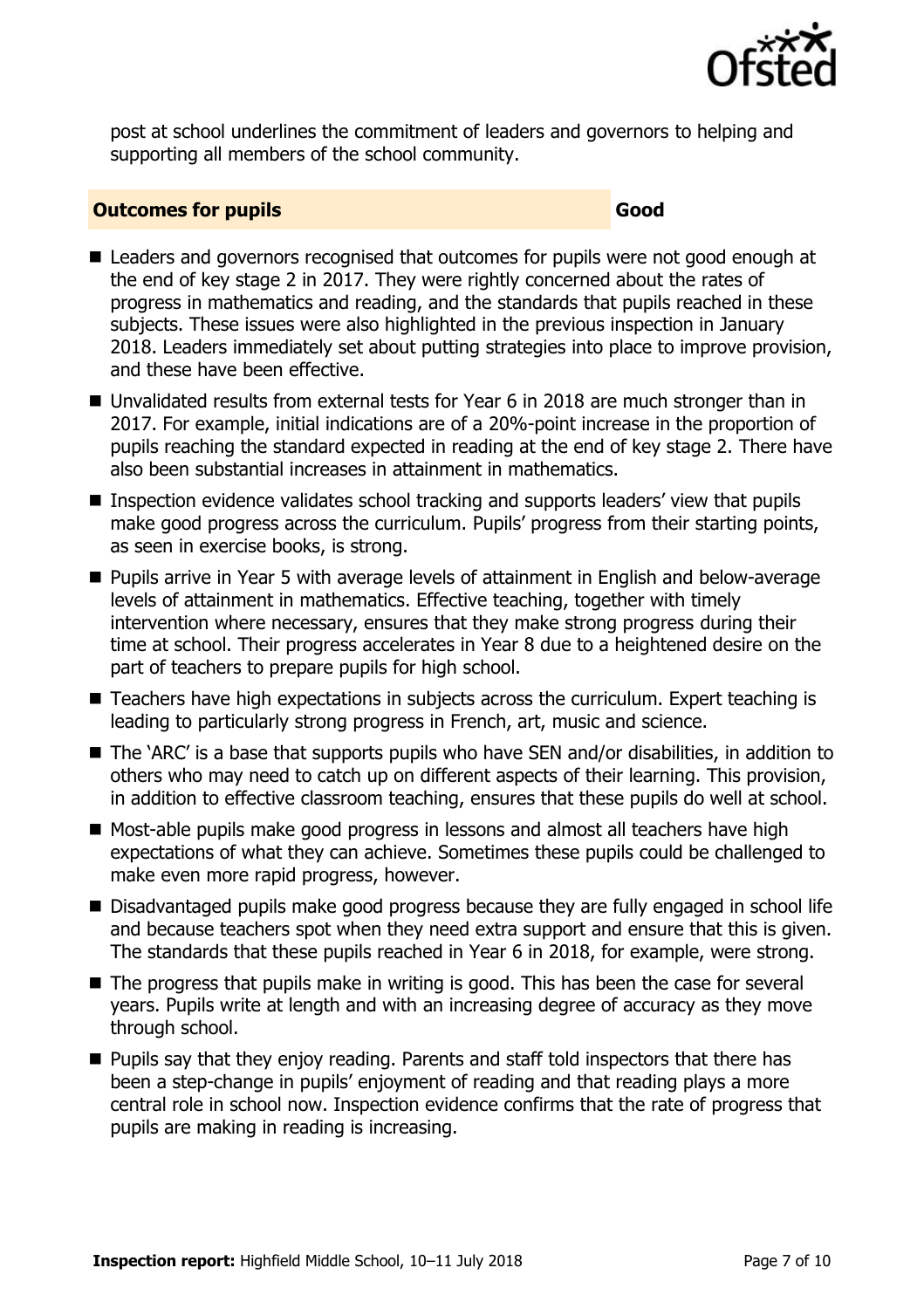

# **School details**

| Unique reference number | 122340         |
|-------------------------|----------------|
| Local authority         | Northumberland |
| Inspection number       | 10047799       |

This inspection of the school was carried out under section 5 of the Education Act 2005.

| Type of school                      | Middle deemed secondary               |
|-------------------------------------|---------------------------------------|
| School category                     | Community                             |
| Age range of pupils                 | 9 to 13                               |
| Gender of pupils                    | Mixed                                 |
| Number of pupils on the school roll | 434                                   |
| Appropriate authority               | The governing body                    |
| Chair                               | Pam Bell                              |
| <b>Headteacher</b>                  | <b>Richard Oades</b>                  |
| Telephone number                    | 01661 833922                          |
| <b>Website</b>                      | www.highfield.northumberland.sch.uk   |
| Email address                       | admin@highfield.northumberland.sch.uk |
| Date of previous inspection         | 9 January 2018                        |

#### **Information about this school**

- Highfield Middle School teaches pupils from Year 5 to Year 8. It is deemed to be a secondary school and is smaller than the average-sized secondary school.
- Most pupils are of White British heritage. The proportion of pupils who speak English as an additional language is below average.
- The proportion of pupils who have SEN and/or disabilities is similar to the national average. The proportion of pupils who have a statement of special educational needs or an education, health and care plan is above the national average.
- $\blacksquare$  The proportion of disadvantaged pupils is similar to the national average.
- In 2017, the school met the government's current floor standards, which are the minimum expectations for pupils' attainment and progress in reading, writing and mathematics by the end of Year 6.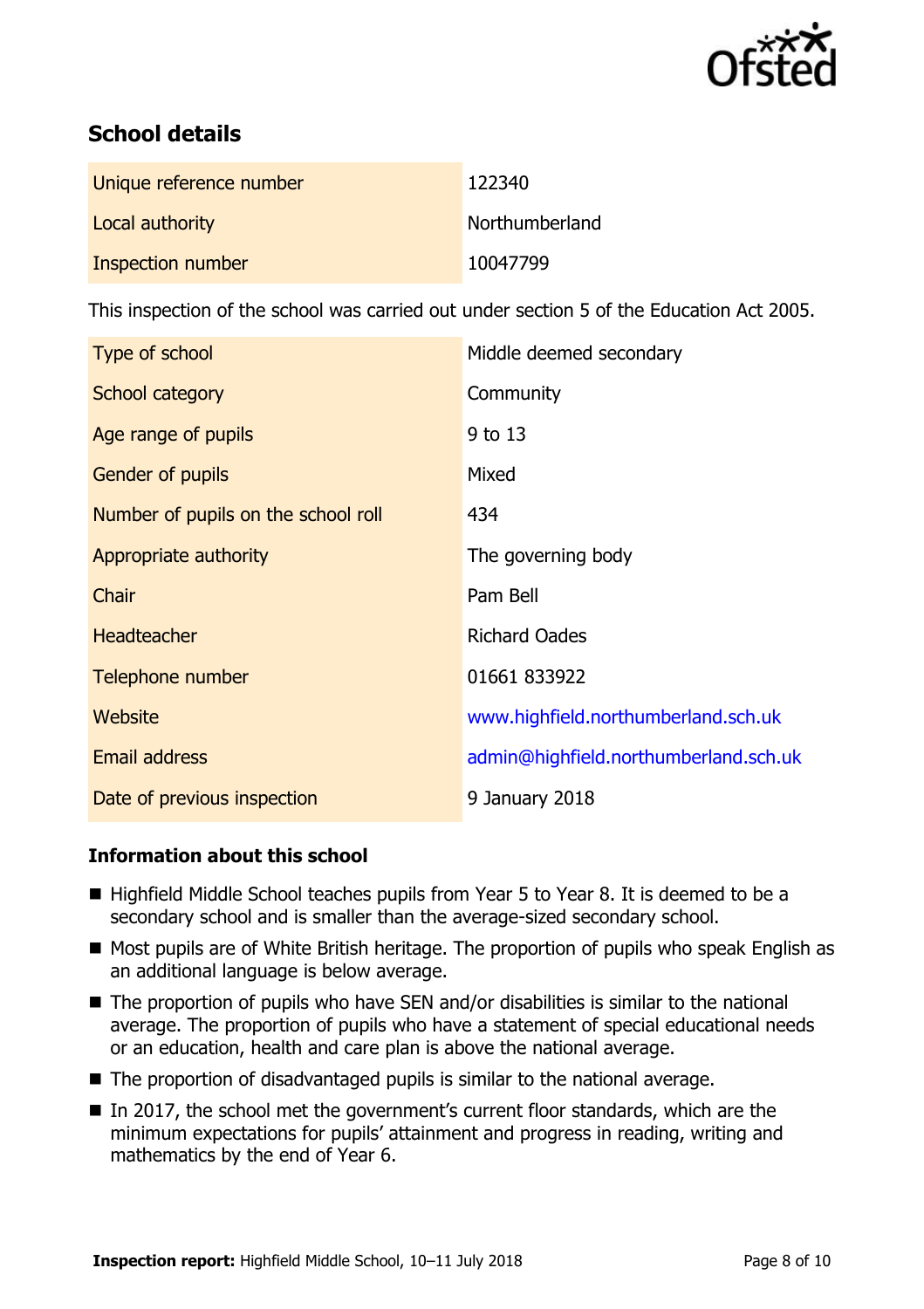

# **Information about this inspection**

- Inspectors visited lessons across the school to observe teaching and learning. A number of these visits were conducted jointly with senior leaders.
- **Pupils'** work in different subjects was scrutinised. In addition, inspectors looked at the progress that pupils are making and the standards that they are reaching in English and mathematics, alongside colleagues with responsibility for these subjects. Inspectors also listened to some pupils read.
- Formal and informal discussions took place with senior leaders, middle leaders, members of staff and parents. An inspector met with a representative from the local authority. Meetings were also held with the special educational needs coordinators and members of staff with responsibility for safeguarding. A meeting was held with members of the governing body.
- Documentation relating to the school's website and safeguarding, including the single central record and information linked to recruitment checks, was scrutinised.
- A range of other documents were examined, including the school's self-evaluation, evidence from the monitoring of teaching, plans for improvement and the school's own analysis of pupils' attainment, progress, behaviour, exclusions and attendance.
- **Pupils' behaviour was observed by inspectors in lessons, during breaktimes and at** lunchtimes. Inspectors spoke with pupils about their work informally during lessons and met with two groups of pupils to discuss their learning and listen to their views about their school. There were 77 responses to the online pupil survey.
- Inspectors talked to a number of parents at the start of the school day and took account of the 119 responses to Ofsted's online questionnaire, Parent View, in addition to the free-text responses. Inspectors also considered the 16 responses to the staff questionnaire.

#### **Inspection team**

| Michael Wardle, lead inspector | Her Majesty's Inspector |
|--------------------------------|-------------------------|
| Alexandra Hook                 | Ofsted Inspector        |
| Dan Murray                     | Ofsted Inspector        |